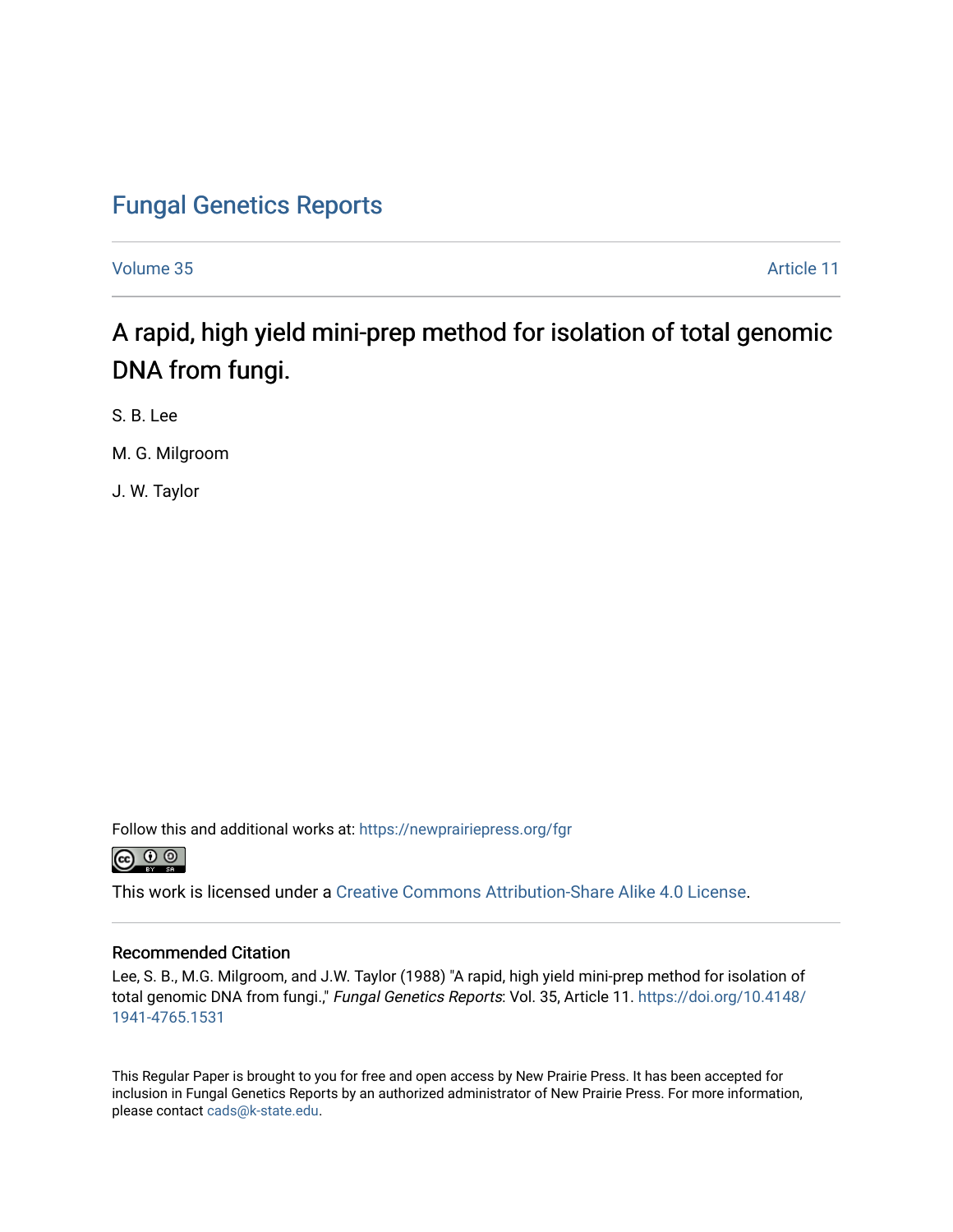## A rapid, high yield mini-prep method for isolation of total genomic DNA from fungi.

## Abstract

Fungal genetic studies require a rapid method of isolating DNA from a large number of samples for restriction enzyme analysis.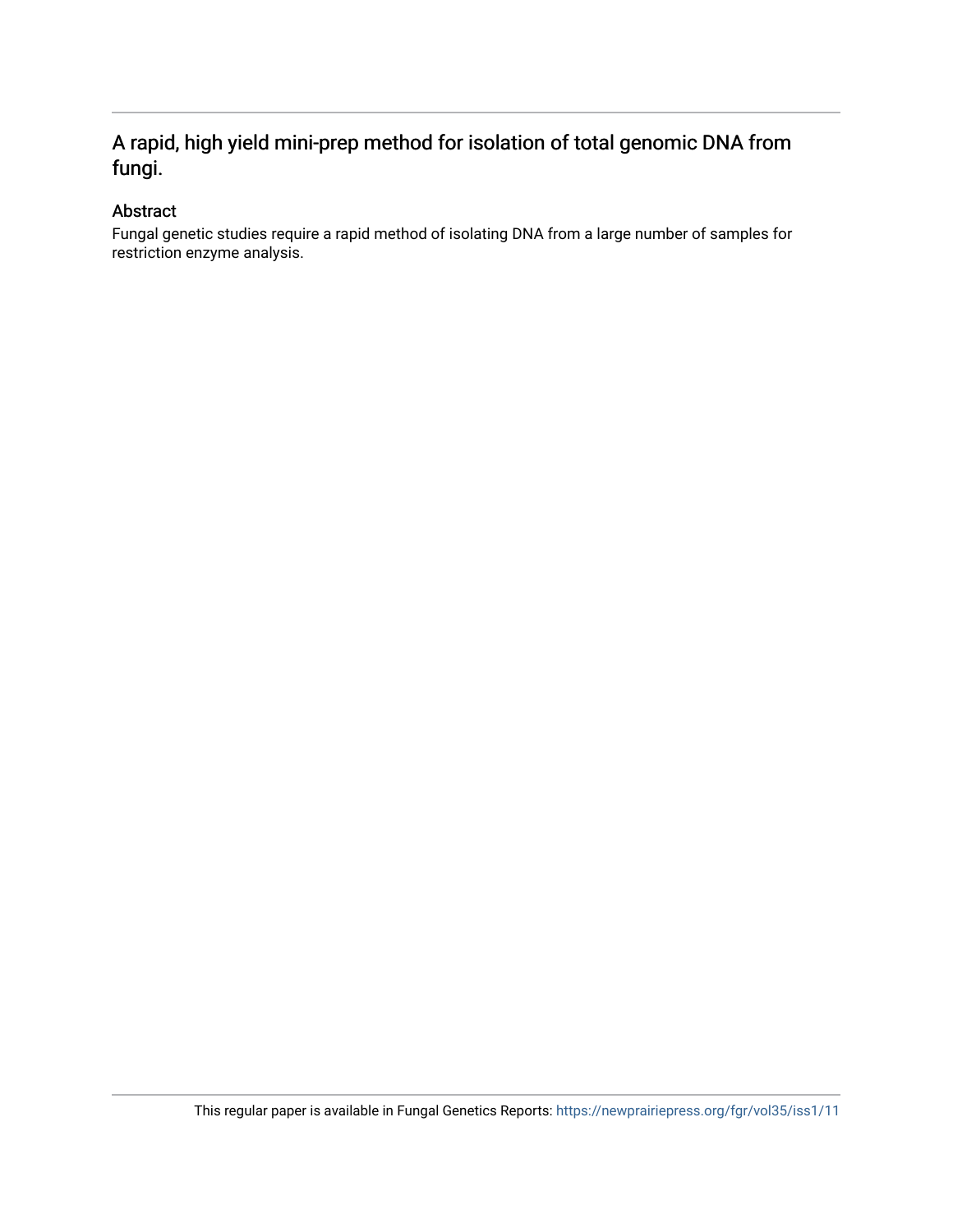Lee, S.B., M.G. Milgroom # Tungal genetic studies require a rapid method of isolating DNA from a large number of and J.W. Taylor **samples** for restriction enzyme analysis. Previous methods we have used are limited by rela-A rapid, high yield mini-prep method tively low yield of 50 ug DNA/0.1g lyophilized mycelium (Zolan, M.E. and P.J. Pukkila 1986. Mol. for isolation of total genomic DNA Cell. Biol. 6:195-200) or tedious gel exclusion column chromatography (Biel, S.W. and F.W. from fungi. The settle of the parrish 1986. Anal. Biochem. 154:21-25). addition, these two methods yielded no readily digestable DNA from Phytophthora cinnamomi.

The following method facilitates rapid isolation of large quantities of easily digested total, genomic DNA from several species of Phytophthora, including P. cinnamomi, and several species of Boletus, Chroogomphus vinicolor, Gomphidius glutinosus, Leccinum manzanitae, Magnaporthe grisea, Neurospora crassa, N. tetrasperma, Omphalotus olivascens, and <u>Talaromyces</u> flavus. Yield was increased to 200 ug DNA/0.1 g lyophilized mycelium and isolation of DNA from two to three times as many samples can be achieved using this rapid method (current record is 64 isolates in one day versus 24 using previous methods). DNA has been successfully cut with all restriction enzymes tried to date.

Solutions needed:

- 1. Lysis buffer: 50 mM Tris-HCl
	- 50 mM EDTA
	- 3% SDS
		- 1% 2-mercaptoethanol (add just before use)
- 2. Chloroform:phenol (1:1)
- 3. SEVAG (chloroform:isoamyl alcohol, 24:1)
- 4. 3 M NaOAc (pH 8.0)
- 5. Isopropanol
- 6. Ethanol (100%, -20°C)

Protocol:

1. Fill a 1.5 ml eppendorf microcentrifuge tube 2/3 to the joint with ground lyophilized mycelium (60-100 mg dry, or 0.5-1.0 g wet, ground in liquid nitrogen).

2. Add 750 ul of lysis buffer, stir with a dissecting needle and/or vortex so the mixture is homogenous. Incubate at 65°C, 1 hr.

3. Add 700 ul of chloroform:phenol; 1:1 and vortex briefly. Microcentrifuge at 12,000 x g for 10 minutes or until the aqueous (top) phase is clear.

4. Remove 600-650 ul aqueous phase to a new tube -- be careful not to take any cellular debris from the interface. Don't get greedy!

5. Add 700 ul of SEVAG, vortex briefly. Be careful, as the caps are loosened by chloroform. Microcentrifuge as above for 5 minutes.

6. Remove the aqueous phase to a new tube (approx. 550-600 ul). Add 20 ul of 3 M NaOAc. Top off the eppendorf tube with isopropanol. Invert gently several times. You should see DNA "ropes" precipitate.

7. Microcentrifuge as above for 30 seconds to pellet the DNA. Pour off the supernatant. Invert the tubes for 1 minute to drain.

8. Add 300 ul TE and place in a heat block at 65° C for 10-15 minutes. Finger vortex to resuspend the pellets.